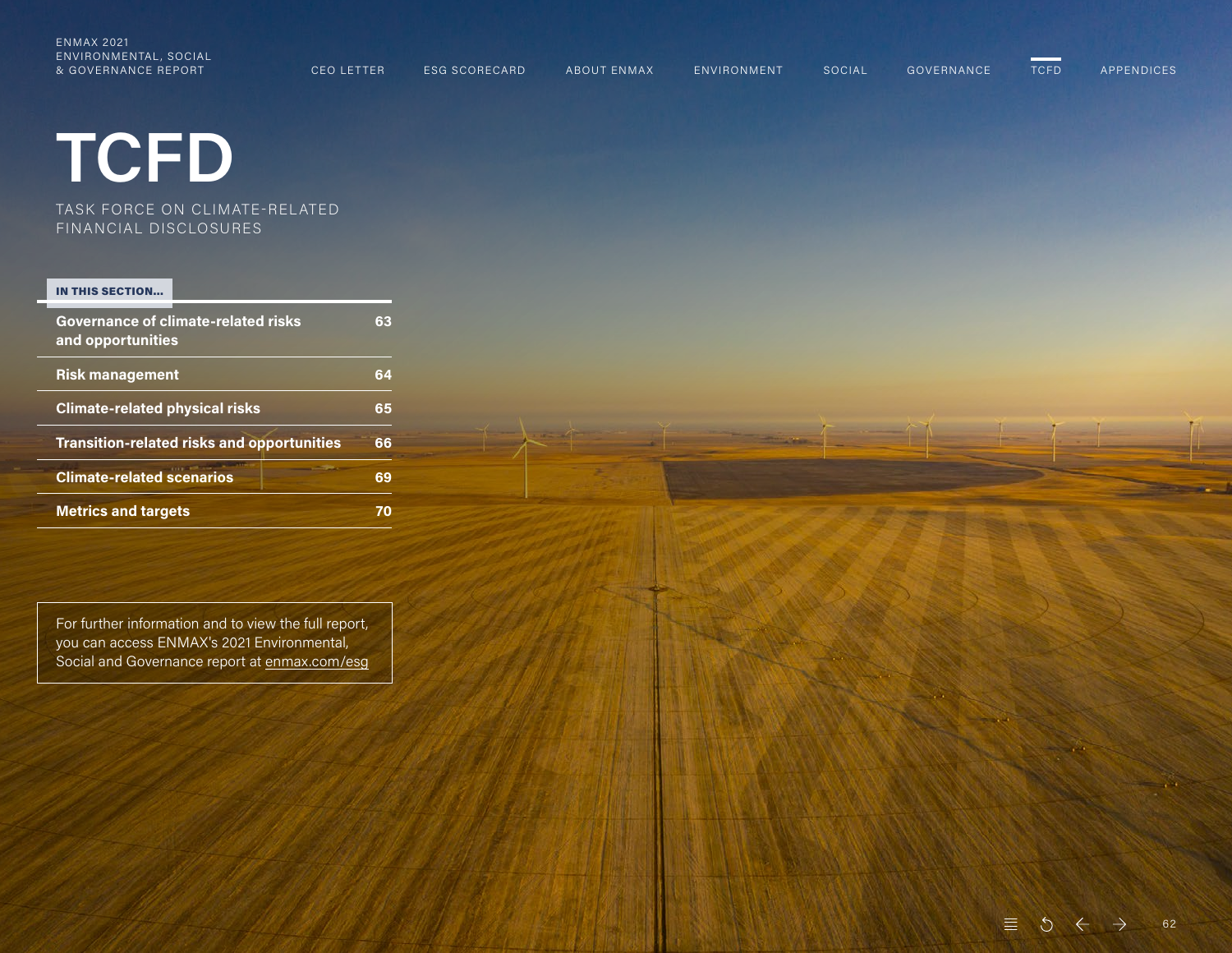### <span id="page-1-0"></span>ENMAX 2021 ENVIRONMENTAL, SOCIAL

[TCFD](#page-0-0)

# **Governance of climate-related risks and opportunities**

We have risk oversight and management at the Board, executive and management levels.

### **Board oversight**

At ENMAX, the Board of Directors has the highest level of oversight for climate-related risks and opportunities. The Board's role is to oversee ENMAX's strategy and the development of its ESG targets, ensure alignment between ESG efforts and business strategy, and hold responsibility for the organization's risk profile. In 2021, the Board approved the involvement of the Governance Committee in ESG-related matters as an enhancement to our ESG framework.

The Governance Committee supports the Board in fulfilling its role by:

- Reviewing quarterly reports on ENMAX's risk, risk rating and risk tolerance. Our risks include environmental and social risks, climate-related risks and opportunities such as extreme weather events, carbon regulations and transition-related electricity demand changes.
- Discussing and reviewing ESG and climate-related matters at Board meetings;
- Approving the publication of our annual ESG report;
- Making recommendations regarding the development and ongoing refinement of our ESG targets;
- Reviewing our progress and performance against our ESG targets; and
- Reviewing periodic reports related to developments, trends, best practices, risks and issues related to our ESG targets and reporting.

### **Management's role**

To better understand and manage the full spectrum of climate-related risks and opportunities, we have three teams that support our Executive Team. Two teams are focused on risk management and the other on finding opportunities.

The Risk Management Committee (RMC) is an executive-level committee whose role is to oversee our Enterprise Risk Management program. The committee supports business units in identifying and assessing risks, and then consolidates information to be presented to the Governance Committee of the Board. Once risks have been identified, each area of the business where the risks reside is responsible for implementing risk management plans.

The Commodity Risk Management Committee (CRMC) is similar to the RMC but focuses exclusively on identifying and managing our exposure to natural gas and electricity market risks. This committee oversees our commodity hedging program and manages risks for our offset and Renewable Energy Certificate commercial activities.

The Renewables Business Development Group is evaluating opportunities for commercial and utilityscale renewable energy generation options backed with long-term contracts to help our customers meet their ESG goals.

#### **STORY**

### TCFD RECOMMENDATIONS

The Task Force on Climate-related Financial Disclosures (TCFD) provides recommendations for effective climate-related disclosures that can promote more informed investment, credit and insurance underwriting decisions. The following pages outline our responses to these recommendations. We recognize that climate change is an important and complex issue that impacts businesses and communities. ENMAX is committed to playing an active role in the energy transition and in addressing climate change.



63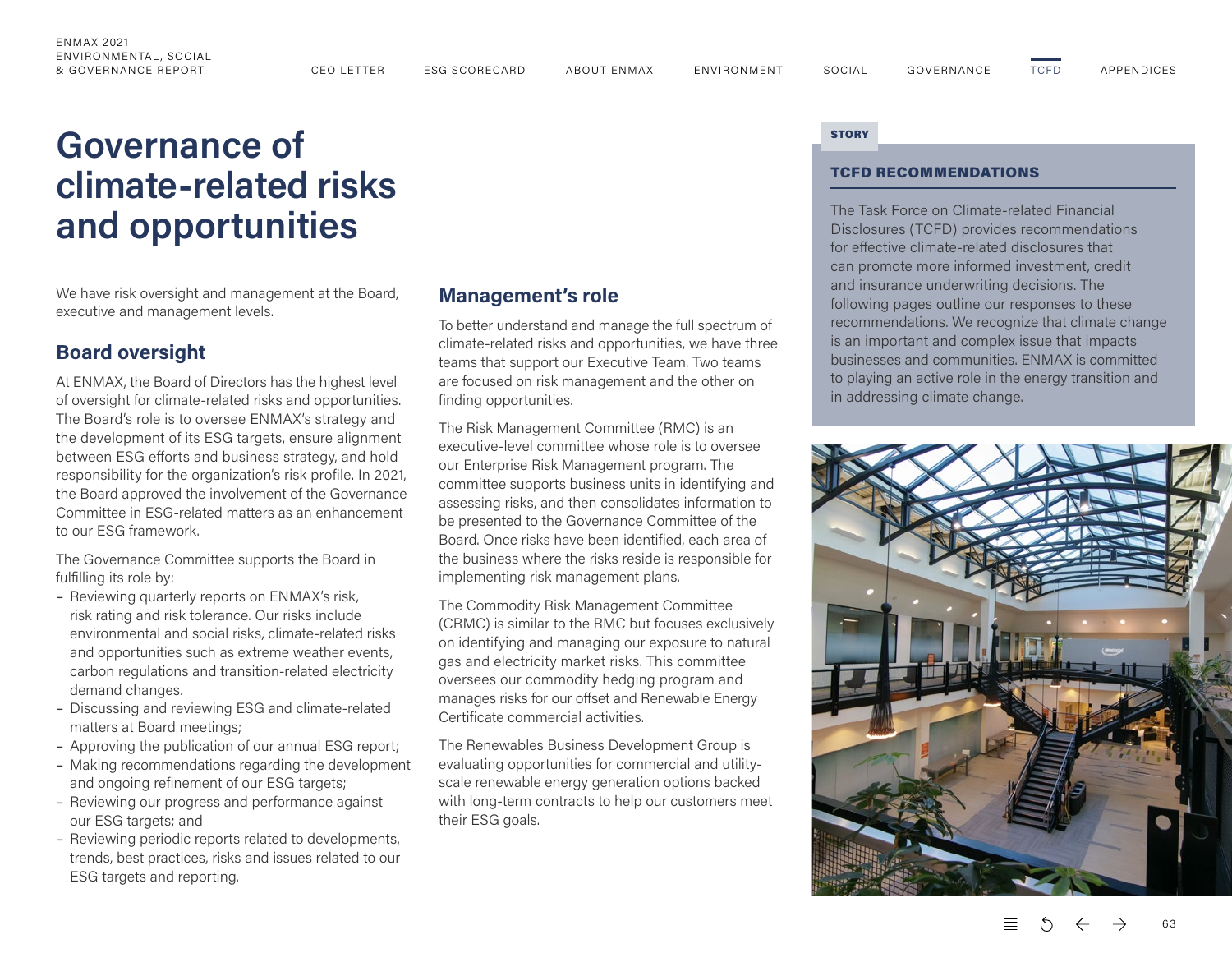# <span id="page-2-0"></span>**Risk management**

Effective risk management empowers us to actively identify, assess and manage risks to our business. We work to develop, monitor and progress our risk management strategies to ensure they are both representative of key impact areas of our business and address changing environmental and social matters.

ENMAX uses an established Enterprise Risk Management (ERM) program to identify, analyze, evaluate, treat and communicate our risk exposures in a manner consistent with our business objectives and risk tolerance. Our ERM program helps us monitor and evaluate financial, reputational, regulatory, environmental and social risks.

# **Risk identification**

As part of our ERM program, we identify and group risks into 10 categories that include operational, financial, regulatory, customer- and cybersecurityrelated risks. Although the categories remain relatively unchanged, the specific risks within each category are reviewed quarterly. To support a broad understanding of risk across the company, we also identify and evaluate emerging risks, which include ESG- and transitionrelated risks, as well as technology disrupters and innovators. Even if some of those risks do not meet our criteria for top risks, we discuss them with the Executive Team and the Board of Directors quarterly. In 2019, we incorporated climate-related risks into the most impacted risk categories within our existing ERM program. The most relevant physical and transitionrelated risks are summarized on [page 65.](#page-3-0)

### **Risk assessment**

For each of our identified risks categories, we evaluate the level of residual risks (after mitigation is in place). We also use specific signposts (e.g., results of a local or federal election, publication of a regulation) to ensure consistency of risk evaluation and provide guidelines for risk assessment. Our risk group meets quarterly and updates the Board of Directors on changes to risks assessment and/or new risks each quarter.

### **Risk integration**

We incorporate climate-related risks into different aspects of our business by:

- Providing a quarterly ERM update to our Executive Team and Board of Directors with any new observations or issues related to our key risk areas and an overall assessment of our corporate-wide risk level;
- Considering the impact that new investments have on our greenhouse gas (GHG) emissions profile;
- Incorporating extreme weather events into emergency preparedness (read more on page 26);
- Commodity risk forecasting and management; and
- Severe weather planning at Versant Power to ensure resources are available for potential infrastructure impacts.



64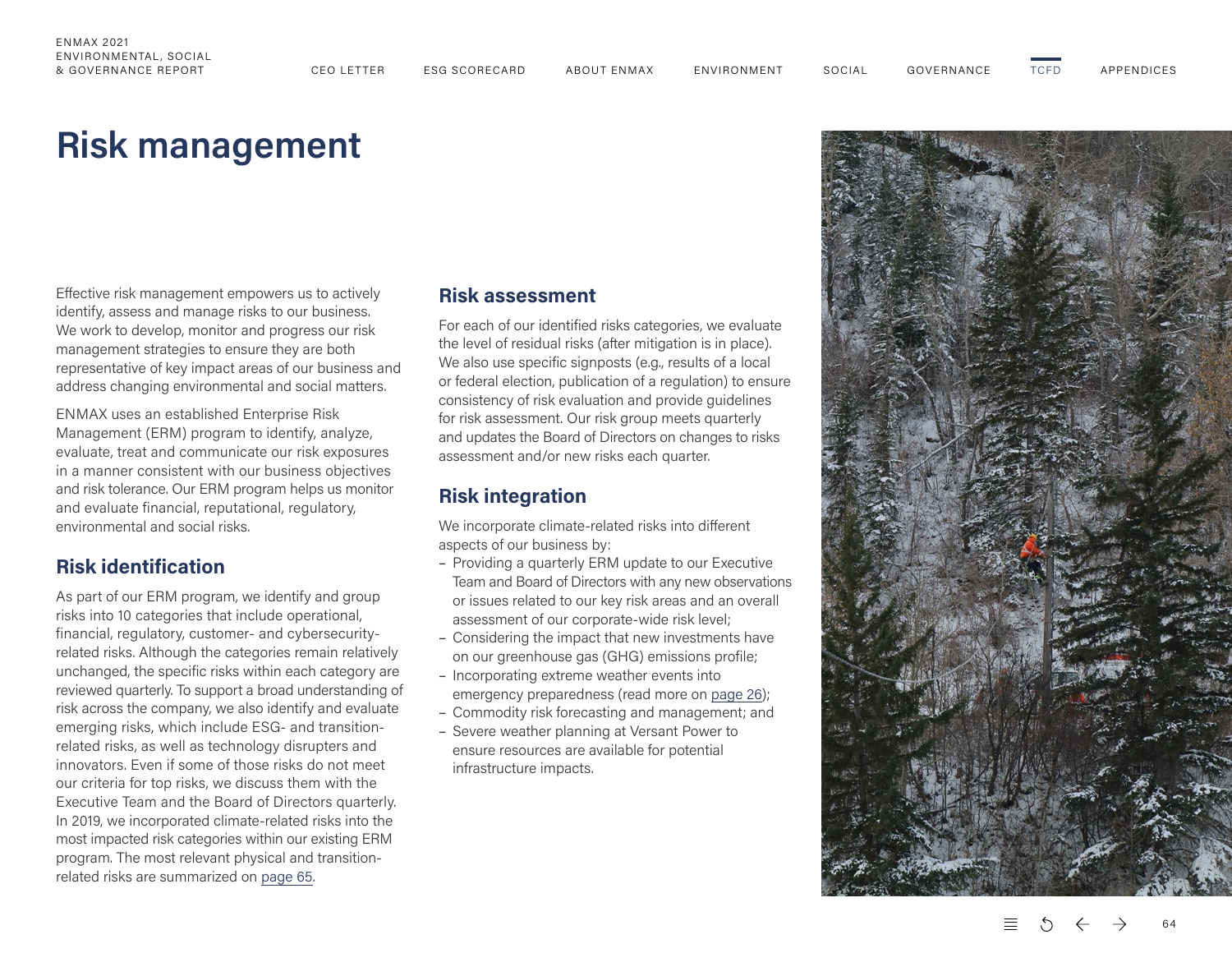# <span id="page-3-0"></span>**Climate-related physical risks** PREPARING FOR EXTREME

The ENMAX group of companies operates in two distinct geographical regions with different types and levels of climate-related physical risks. While both regions are exposed to winter storms and other severe weather events, Calgary has a more targeted flood preparedness program and Maine a robust tree and vegetation management program, based on their specific regional needs. In the next two years, we plan to develop a more robust climate mitigation plan for both areas.

## **Our key climate-related physical risks in Alberta include:**

#### FLOOD

After the 2013 Calgary flood, we revised our internal mapping to include flood inundation zones and evacuation zones (provided annually by The City of Calgary). Our flood maps indicate our circuitry, meters, the number of customers affected per zone and in what order. This allows us to search and determine the equipment that would be first impacted by any overland flooding and adjust our response plans accordingly. ENMAX continues to engage closely with Calgary Emergency Management Agency (CEMA) partners to maintain alignment and coordinate responses with these valuable partners. We also review our flood action plan annually.

#### DROUGHT

Since access to water is essential for several key power generation processes, prolonged drought events could impact our ability to effectively operate our facilities. Although our areas of operation are characterized as low-to-medium baseline water stress<sup>1</sup>, our continued aim is to reduce our freshwater use and optimize water use at our operated facilities. We minimize our freshwater use through water recycling and treatment processes and by using 100 per cent reclaimed water at our Shepard Energy Centre. Read more on page 27.

#### EXTREME WEATHER EVENTS

Our operations control centre proactively monitors and prepares for a variety of weather events that Environment Canada identifies as a "Watch" or "Warning" such as strong winds, heavy rain, severe hail, tornadoes and heavy snowfalls. We categorize any event using the Incident Command System's incident level definitions (1, 2 and 3) and escalate our communications and response accordingly.

The ENMAX group of companies operates in two distinct geographical regions with different types and levels of climate-related physical risks.

<sup>1</sup> Using the World Resources Institute's AqueductTM Water Risk Atlas, https://www.wri.org/aqueduct.

#### **STORY**

# WEATHER EVENTS

To prepare for emergencies, we hold seven to eight emergency response exercises each year, with several focused on weather-related incidents. We also join CEMA to participate in exercises they host.

In 2021, we held three tabletop exercises—two floods and one large snowstorm—involving representatives from field services, senior leadership, communications and system operations. Read more on page 26.

### **Our key climate-related physical risks in Maine include:**

#### TREE AND VEGETATION MANAGEMENT

On average at Versant Power, two out of three power outages are caused by trees. The trees in Maine can typically grow 25 to 30 metres tall, while the average power pole reaches 10 to 14 metres, meaning trees can easily fall on powerlines. This is why each year Versant Power covers more than 3,000 kilometres trimming trees and working with landowners to remove trees identified as threats to the reliability of the system. To proactively address the issue, about 10 per cent of the operational budget is spent on vegetation management.

#### EXTREME WEATHER EVENTS

With storms becoming more frequent and severe, extreme weather events pose a key physical risk to the system. These weather events can include heavy winds, rain, ice and heavy snowfalls, and can make the risks of tree falls even greater. Our reliability program includes replacing aging assets, covering conductors and completing a wide range of inspections to inform our maintenance plans. Read more on page 22.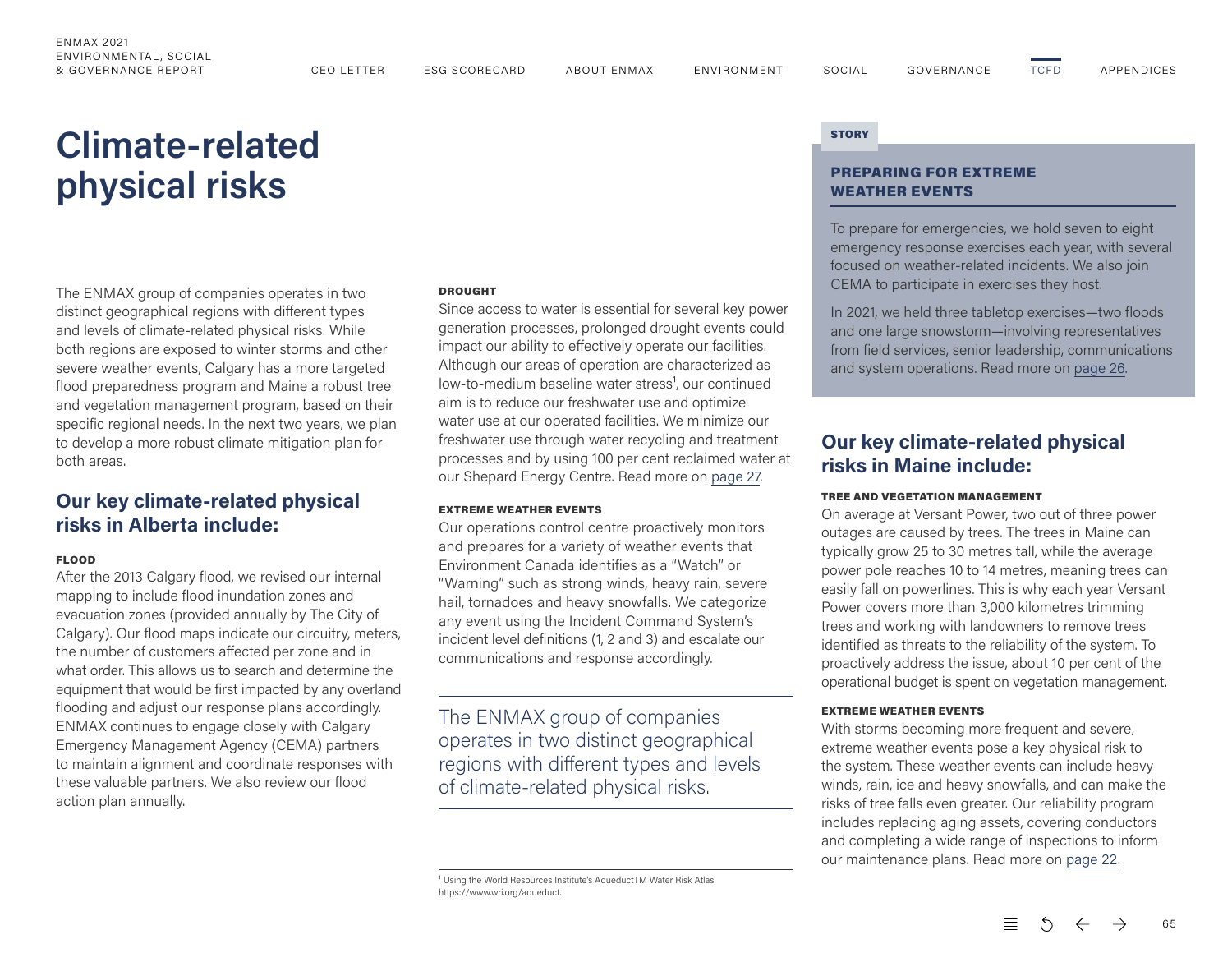# <span id="page-4-0"></span>**Transition-related risks and opportunities**

The electricity sector, as a key player in a lower-carbon future, is experiencing rapid transformation as it responds to the opportunity of electrification, enables growth in distributed forms of renewable energy, and embraces lower carbon sources of energy as part of the energy transition. Advancements in transportation electrification, energy storage and energy efficiency are accelerating this transition, and organizations like ENMAX have a critical role to play in supporting customers and enabling opportunity throughout this transition.

Transition-related risks and opportunities include regulatory, market and technological changes that result from the energy transition and might impact our company. Some of these changes present both a risk and opportunity for our organization.

A component that makes ENMAX more resilient to these changes is that our power generation portfolio is composed entirely of wind power and natural gas‐ fuelled generation. There is still uncertainty about the pace and detailed implementation of some of the regulatory and policy changes we are mentioning.

At ENMAX, we support a measured approach to the energy transition that maintains continued system reliability and takes into account affordability for customers. We believe that federal and/or provincial funding can support environmental goals while keeping customers' needs in mind.

WHAT IS FNMAY DOING TO MITIGATE

| <b>TREND OR EVENT</b>                                                                                                                                                                                                                                                                          | <b>WHAT IS THE RISK?</b>                                                                                                                                                                                                                                                                                                                                                                                 | <b>WHAT IS THE OPPORTUNITY?</b>                                                                                                                                                                                                                                                | THE RISK? OR TO TAKE ADVANTAGE<br>OF THE OPPORTUNITY?                                                                                                                                                                                                                                                             |  |
|------------------------------------------------------------------------------------------------------------------------------------------------------------------------------------------------------------------------------------------------------------------------------------------------|----------------------------------------------------------------------------------------------------------------------------------------------------------------------------------------------------------------------------------------------------------------------------------------------------------------------------------------------------------------------------------------------------------|--------------------------------------------------------------------------------------------------------------------------------------------------------------------------------------------------------------------------------------------------------------------------------|-------------------------------------------------------------------------------------------------------------------------------------------------------------------------------------------------------------------------------------------------------------------------------------------------------------------|--|
| <b>REGULATORY</b>                                                                                                                                                                                                                                                                              |                                                                                                                                                                                                                                                                                                                                                                                                          |                                                                                                                                                                                                                                                                                |                                                                                                                                                                                                                                                                                                                   |  |
| <b>Current GHG Regulation</b><br>We expect GHG regulation to become more<br>restrictive over time. Our power generation facilities<br>could experience higher annual operating costs due<br>to changes in GHG pricing and regulations, such as<br>carbon pricing, and/or other policy changes. | There is some uncertainty in Alberta after 2022, since<br>the current regulation (TIER) is considered equivalent<br>to the federal regulation until 2022.<br>The Federal Direction, outlined in a Healthy<br>Environment and a Healthy Economy is that the<br>carbon tax will reach \$170/tonne of CO <sub>2</sub> by 2030.<br>This will increase carbon compliance costs and<br>wholesale power prices. | Increases in carbon costs will have consumers seek<br>options for electrification which will result in an<br>increase in electricity demand and the need for<br>more investment in the distribution system.                                                                    | We have set a target to reach net-zero scope 1<br>and scope 2 emissions, with an interim target of<br>70% reduction by 2030 from 2015 levels.<br>Working towards those targets, we are<br>currently evaluating:<br>- Carbon Capture, Utilization, and Storage (CCUS)<br>- Utility-scale renewables<br>- Batteries |  |
| Canada's Commitment to Net Zero by 2050<br>The Canadian Net-Zero Emissions Accountability Act<br>became law in 2021 and is supported by Canada's<br>2030 Emissions Reduction Plans, published in March<br>2022.                                                                                | The main risk is a limit on production of fossil<br>fuels. This can have a secondary impact of<br>reducing industrial electricity demand, which<br>could impact ENMAX.                                                                                                                                                                                                                                   | Any potential reduction in industrial electricity<br>demand is likely to be offset by increases in residential<br>electricity demand as electrification becomes a<br>substitute for fossil fuels in different applications<br>(e.g., passenger vehicles, residential heating). | - Hydrogen<br>- Investing in grid resiliency                                                                                                                                                                                                                                                                      |  |
| <b>Net-Zero Electricity by 2035</b><br>As part of Canada's commitment to net-zero<br>emissions, the Federal Government announced its<br>intention for the electricity sector to reach that goal<br>much earlier (by 2035).                                                                     | This could have a significant impact on ENMAX<br>generation facilities unless CCUS funding is made<br>available that is sufficient to have CCUS installed<br>at our natural gas power generation facilities.<br>This could, in turn, increase rates.                                                                                                                                                     | As part of this plan, Canada announced a plan to<br>deploy \$5 billion to advance clean power generation,<br>transmission and storage across Canada. If regulatory<br>support is sufficient, it would support the acceleration<br>of progress towards our target.              |                                                                                                                                                                                                                                                                                                                   |  |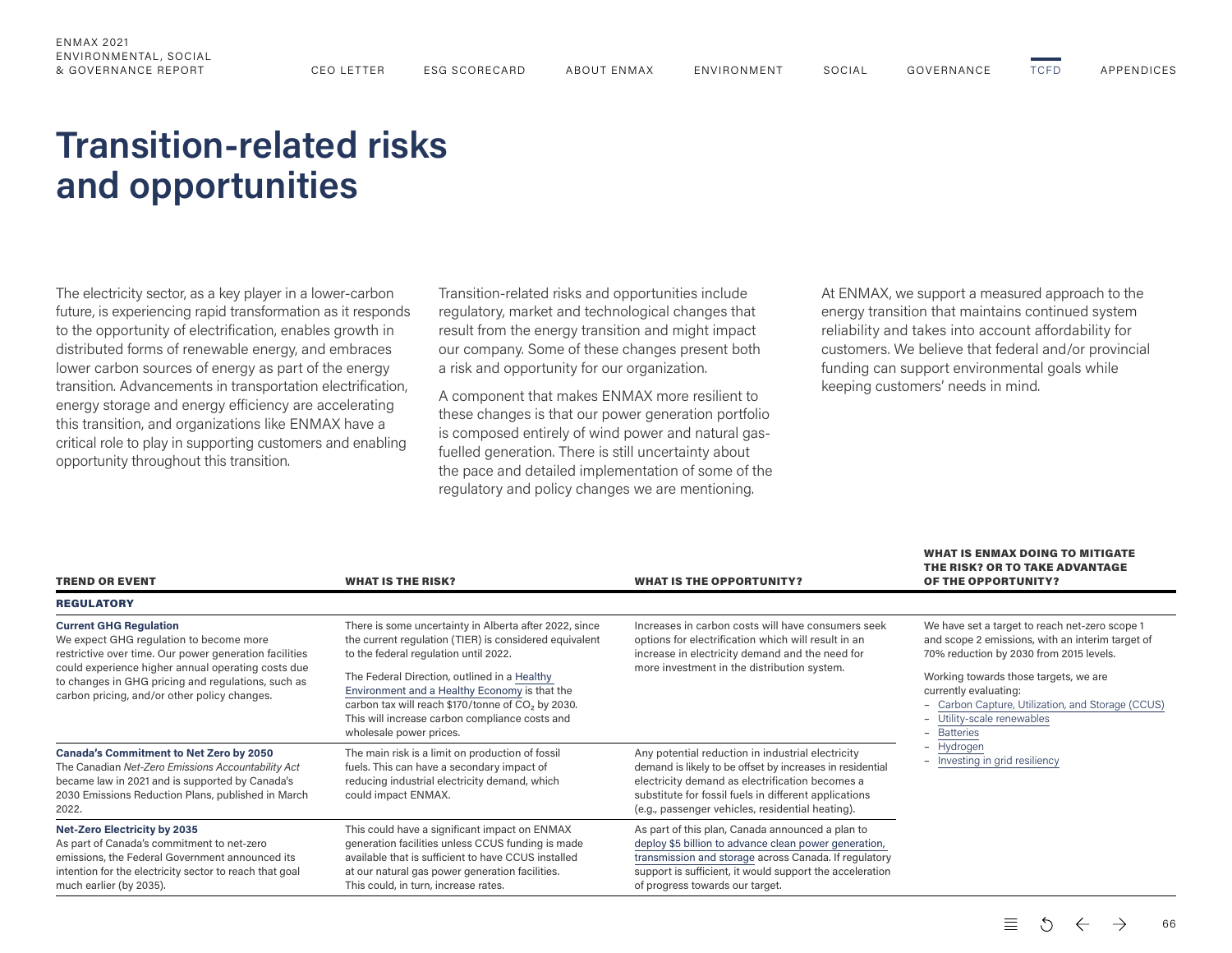| <b>TREND OR EVENT</b>                                                                                                                                                                                                                              | <b>WHAT IS THE RISK?</b>                                                                                                                                                                                                                                                                                         | <b>WHAT IS THE OPPORTUNITY?</b>                                                                                                                                                                                                                                                                                                    | <b>WHAT IS ENMAX DOING TO MITIGATE</b><br>THE RISK? OR TO TAKE ADVANTAGE<br><b>OF THE OPPORTUNITY?</b>                                                                                                                                                      |  |
|----------------------------------------------------------------------------------------------------------------------------------------------------------------------------------------------------------------------------------------------------|------------------------------------------------------------------------------------------------------------------------------------------------------------------------------------------------------------------------------------------------------------------------------------------------------------------|------------------------------------------------------------------------------------------------------------------------------------------------------------------------------------------------------------------------------------------------------------------------------------------------------------------------------------|-------------------------------------------------------------------------------------------------------------------------------------------------------------------------------------------------------------------------------------------------------------|--|
| <b>REGULATORY CONT'D</b>                                                                                                                                                                                                                           |                                                                                                                                                                                                                                                                                                                  |                                                                                                                                                                                                                                                                                                                                    |                                                                                                                                                                                                                                                             |  |
| <b>Clean Fuel Regulation</b><br>The Clean Fuel Regulation requires liquid fossil fuel<br>primary suppliers (i.e., producers and importers) to<br>reduce the carbon intensity of their liquid fossil fuels<br>used in Canada from 2016 levels.      | The main risk is a limit on production of fossil fuels.<br>This can have a secondary impact of reducing industrial<br>electricity demand, which could impact ENMAX.                                                                                                                                              | This regulation will increase the costs of gasoline<br>and diesel to Alberta users, which may accelerate<br>the move to electric vehicles. This can result in an<br>increase in electricity demand and the need for<br>more investment in the distribution system.                                                                 | ENMAX is taking steps to quantify the impacts of EV<br>adoption on the grid (read more about our Charge<br>Up pilot) but we believe we are well positioned to<br>support an increase in electricity demand related<br>to electrification of transportation. |  |
| <b>Regulatory Support for Hydrogen</b><br>In 2020, Canada published a Hydrogen Strategy to<br>position Canada as a world-leading producer, user and<br>exporter of clean hydrogen, and to set the country on<br>a path to meet its climate goals.  | If the support is not equally applied, the risk might be an<br>uneven benefit to existing or new generation facilities<br>that can be located closer to hydrogen production<br>facilities, which may pose a disadvantage for ENMAX.                                                                              | This may create financial incentives to replace<br>natural gas with hydrogen (partially or fully) at<br>some of our generation facilities. Our retail natural<br>gas business would have to adapt to the changing<br>landscape and look for opportunities to supply<br>hydrogen services as a substitute.                          | We are working with equipment manufacturers to<br>study the feasibility of using hydrogen fuel at one of<br>our facilities. Read more                                                                                                                       |  |
| <b>MARKET</b>                                                                                                                                                                                                                                      |                                                                                                                                                                                                                                                                                                                  |                                                                                                                                                                                                                                                                                                                                    |                                                                                                                                                                                                                                                             |  |
| <b>Natural Gas Pricing</b><br>Market changes will likely result in highly volatile<br>natural gas prices.                                                                                                                                          | Increases in natural gas prices result in an increase to<br>our electricity generation costs. This can impact our<br>electricity and natural gas customers.                                                                                                                                                      | As prices are seen as more volatile, the retail contract<br>offering can appeal to customers. By having more<br>electricity volumes under contract, ENMAX can more<br>effectively manage our generation portfolio, load and<br>GHG compliance obligations.                                                                         | To reduce the risk, we have a hedging program on<br>the power generation side that allows us to manage<br>commodity risk exposures within levels approved by<br>the Board and the President and CEO.                                                        |  |
|                                                                                                                                                                                                                                                    |                                                                                                                                                                                                                                                                                                                  |                                                                                                                                                                                                                                                                                                                                    | Read more about how we are helping vulnerable<br>customers on page 44.                                                                                                                                                                                      |  |
| <b>Increases In Renewables Coming On-Stream</b><br>Renewable power generation (such as wind and<br>solar) is increasing in the province.                                                                                                           | An influx of renewable power generation sources<br>coming on-stream could impact the reliability of the<br>grid due to their intermittent nature and will require<br>more electricity transmission infrastructure, which                                                                                         | More renewable power generation lowers the<br>emissions intensity of the grid overall and offers<br>ENMAX new investment opportunities in<br>emissions-free generation.                                                                                                                                                            | We plan to invest \$60 million with the specific<br>goal to enable a more resilient grid by 2030 while<br>maintaining our reliability levels. Read more on<br>page 5.                                                                                       |  |
|                                                                                                                                                                                                                                                    | may add costs to customer bills.                                                                                                                                                                                                                                                                                 | More renewables may also increase the availability<br>of offsets to be used as compliance tools in achieving<br>our net-zero target.                                                                                                                                                                                               |                                                                                                                                                                                                                                                             |  |
| <b>Increased Demand For Electricity</b><br>Beneficial electrification, defined as replacing direct<br>fossil fuel use with electricity in a way that reduces<br>overall emissions, is expected to be a driver for<br>increased electricity demand. | As owners and operators of transmission and<br>This presents a significant opportunity for our power<br>distribution assets, risks are related to the investments<br>generation and utility sides of the business.<br>required to support the transmission and distribution<br>of increased load and generation. |                                                                                                                                                                                                                                                                                                                                    | ENMAX is well positioned to support an increase<br>in electricity demand.                                                                                                                                                                                   |  |
| <b>Electric Vehicle Adoption</b><br>In 2019, sales of electric vehicles (EVs) topped<br>2.1 million globally, which is a 40 per cent<br>year-on-year increase.                                                                                     | As owners and operators of transmission and<br>distribution assets, risks are related to the investments<br>required to support the transmission and distribution<br>of increased load and generation.                                                                                                           | The federal government has announced that more<br>than 50 per cent of all new passenger vehicles sold in<br>Canada will be net-zero vehicles by 2035. The expected<br>pace of EV adoption and the fact that charging will<br>likely be done at home or work is expected to increase<br>electricity demand for utilities like ours. | We are currently undertaking pilot projects, both<br>in our own mobile fleet and for customers, to better<br>understand the impact of this opportunity on<br>the grid.                                                                                      |  |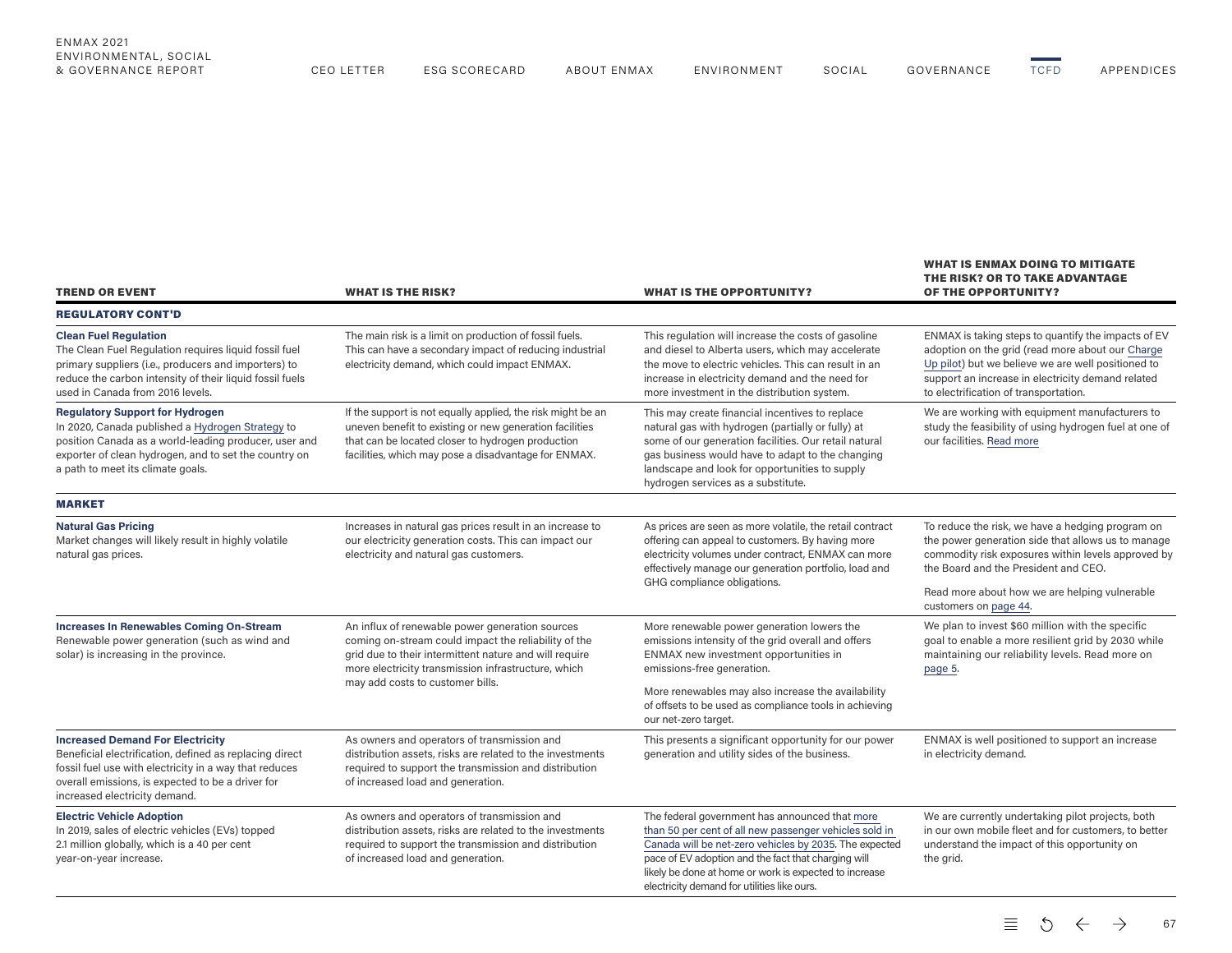| ENMAX                   |               |                |             |       |        |                      |                                             |
|-------------------------|---------------|----------------|-------------|-------|--------|----------------------|---------------------------------------------|
| ENVIRONMENTAL<br>-socir |               |                |             |       |        |                      |                                             |
| & GOVERNANCE REPORT     | ECARD<br>- 90 | ABOUT<br>ENMAX | FNVIRONMENT | SOCIA | 2017 E | $T^{\sim}$<br>$\sim$ | $\wedge$ DDENIN' $\wedge$ $\wedge$ $\wedge$ |

| <b>TREND OR EVENT</b>                                                                                                                                  | <b>WHAT IS THE RISK?</b>                                                                                                                                                                                                                                                                      | <b>WHAT IS THE OPPORTUNITY?</b>                                                                                                                               | <b>WHAT IS ENMAX DOING TO MITIGATE</b><br>THE RISK? OR TO TAKE ADVANTAGE<br><b>OF THE OPPORTUNITY?</b>                                                                                                                                                                                                                                                                                                                                                                                                                               |
|--------------------------------------------------------------------------------------------------------------------------------------------------------|-----------------------------------------------------------------------------------------------------------------------------------------------------------------------------------------------------------------------------------------------------------------------------------------------|---------------------------------------------------------------------------------------------------------------------------------------------------------------|--------------------------------------------------------------------------------------------------------------------------------------------------------------------------------------------------------------------------------------------------------------------------------------------------------------------------------------------------------------------------------------------------------------------------------------------------------------------------------------------------------------------------------------|
| <b>MARKET CONT'D</b>                                                                                                                                   |                                                                                                                                                                                                                                                                                               |                                                                                                                                                               |                                                                                                                                                                                                                                                                                                                                                                                                                                                                                                                                      |
| <b>Geopolitical Events</b><br>Conflict between countries can impact global trade<br>and markets and create supply chain disruptions.                   | Sourcing materials from countries that are impacted<br>by geopolitical events carries the risk of longer delivery<br>times, increased prices, and lack of availability. Lack<br>of availability from preferred suppliers could result in<br>sourcing less sustainable materials and supplies. | Developing alternate supply plans which may more<br>closely align with sustainable procurement practices.                                                     | ENMAX has engaged a third-party consultant<br>to support the development of a Sustainable<br>Procurement Strategy and associated actions.<br>This strategy will be considered when sourcing<br>alternate supply caused by geopolitical risks.                                                                                                                                                                                                                                                                                        |
| <b>TECHNOLOGY</b>                                                                                                                                      |                                                                                                                                                                                                                                                                                               |                                                                                                                                                               |                                                                                                                                                                                                                                                                                                                                                                                                                                                                                                                                      |
| <b>Advancement in Battery Technology</b><br>Energy storage will play a larger role in the future<br>as costs for battery storage technologies decline. | Energy storage technology is still in early stages of<br>development (scale and cost challenges) and therefore<br>does not pose a significant risk to our company.                                                                                                                            | Energy storage can create an opportunity to<br>supplement our portfolio.                                                                                      | We have installed a battery storage system at<br>Crossfield Energy Centre, which turned the facility's<br>existing natural gas turbine into a hybrid electric gas<br>turbine. Read more                                                                                                                                                                                                                                                                                                                                              |
| <b>Advancement in Other Technologies</b><br>(Hydrogen, carbon capture technology,<br>advanced metering)                                                | Technology-related risks are related to the timing of<br>investment. Early investment can lead to increased cost.<br>Delayed investment can lead to missed opportunities.                                                                                                                     | Advancements in technology present great<br>opportunities for us to meet our net-zero target.                                                                 | We initiated a feasibility study to use hydrogen at<br>one of our facilities. We are also evaluating CCUS<br>feasibility at one of our sites.<br>We support several technology developments,<br>such as:<br>- Two-way power flow<br>- Electric mobile fleet<br>- Advanced metering<br>- Alberta Carbon Conversion Technology Centre<br>Provincial and federal funding can accelerate<br>technology advancements. These advancements<br>reduce technology costs over time and help to<br>maintain energy affordability for customers. |
| <b>REPUTATION</b>                                                                                                                                      |                                                                                                                                                                                                                                                                                               |                                                                                                                                                               |                                                                                                                                                                                                                                                                                                                                                                                                                                                                                                                                      |
| <b>Perception Around Fossil Fuel</b><br><b>Electricity Generation</b><br>Increased awareness and societal or investor<br>activism around fossil fuels. | Customer perceptions of fossil fuels are increasing<br>pressure on companies to reduce emissions.                                                                                                                                                                                             | ENMAX has a strong history of continual improvement<br>in emissions reduction and will continue to seek cost-<br>effective ways to reach environmental goals. | We have set a target to reach net-zero scope 1<br>and scope 2 emissions, with an interim target of<br>70 per cent reduction from 2015 levels. Read more                                                                                                                                                                                                                                                                                                                                                                              |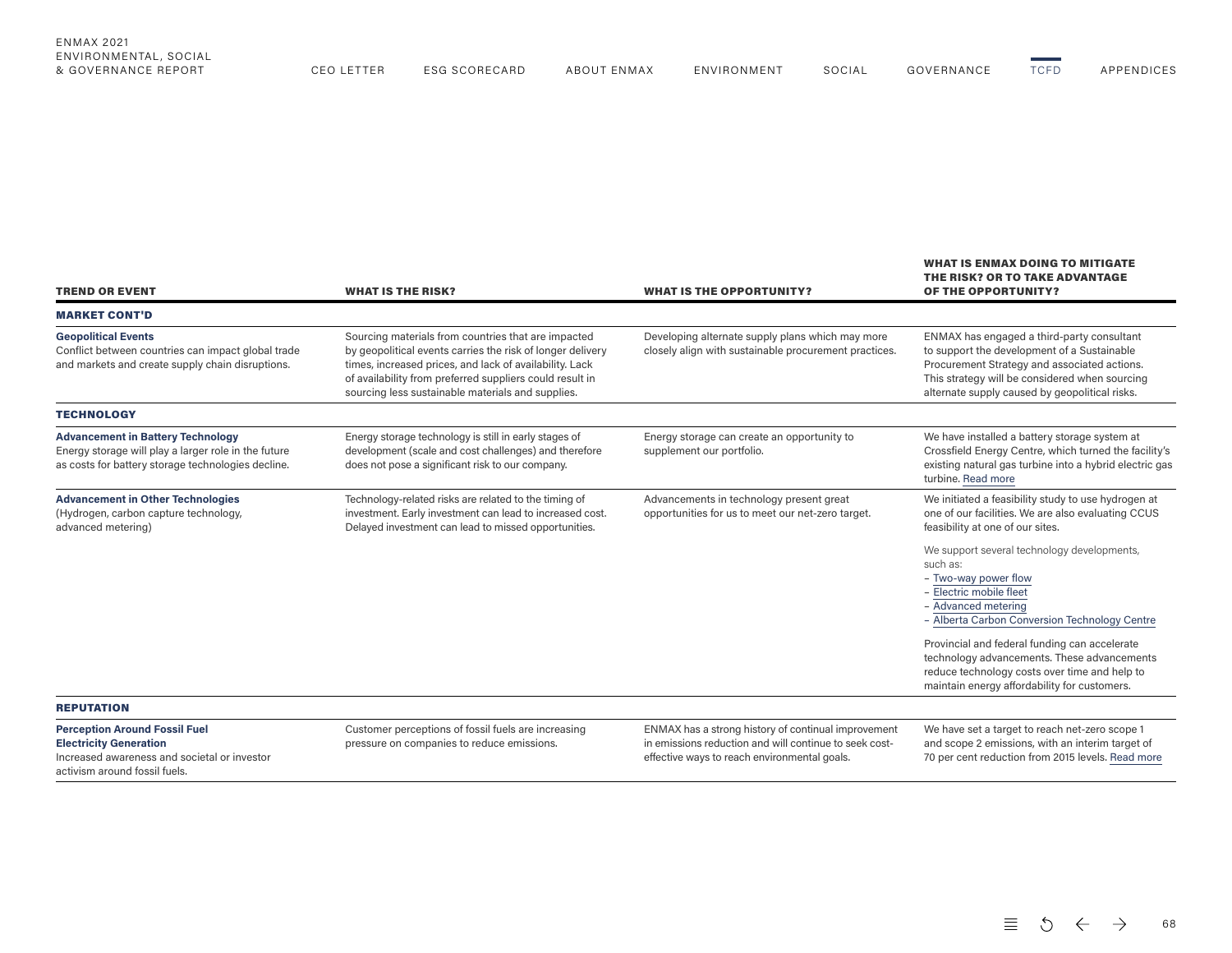# <span id="page-7-0"></span>**Climate-related scenarios**

In 2022, we started a preliminary multi-year scenario analysis exercise to examine how the changes described in different transition scenarios could impact our company. As a first step, we looked at transition scenarios since they present the most relevant risks and opportunities to ENMAX in the short- to medium-term.

We began by developing models to assess our resiliency and test our strategy against a range of future possible climate-related policy and market conditions. This work can inform our business planning and enable the incorporation of important climate-related risks into our decision making. The first elements from our scenario analysis to be integrated into our business plan are carbon price, commodity price and policy application. To inform our analysis, we leveraged the energy demand assumptions in the International Energy Agency's (IEA) Stated Policies Scenario (STEPS) and the Net Zero Emissions by 2050 Scenario (NZE). Carbon pricing and future electricity demand were incorporated from scenarios within Canada's Energy Future 2021 (developed by the Canadian Energy Regulator).

We focused some of our discussions on the NZE since it is the most aggressive scenario and provides suggestions for the energy sector to achieve societal goals. It is important to note that the NZE is a normative scenario, which means it answers the question, 'what would need to happen so that the energy sector can achieve net-zero emissions by 2050?' and it does not consider our starting point today. We are encouraged by our learnings from this scenario.

The NZE requires growth in clean energy technology including renewables, electric vehicles (EVs), battery storage, hydrogen-based fuels and energy efficiency. As these technologies advance, development costs will decrease. Fossil fuel use will decrease and remaining natural gas assets used for power generation will be combined with emissions reduction initiatives such as Carbon Capture, Utilization and Storage (CCUS). Energy demand will increase with growth in electrification and population growth but will be partially offset by energy efficiency improvements. The NZE assumes electricity generation will reach net-zero emissions globally by 2040. Sales of new internal combustion engine passenger cars will end by 2035. Carbon pricing or similar policy instruments will be implemented by most countries globally.

Ongoing scenario analysis will enable ENMAX to assess energy transition-related risks and ensure our business strategy evolves to mitigate these risks and take advantage of opportunities. We plan to continue expanding and improving our scenario analysis to better inform how our Enterprise Risk Management (ERM) program addresses climate-related risks, and to support strategic action on climate change.